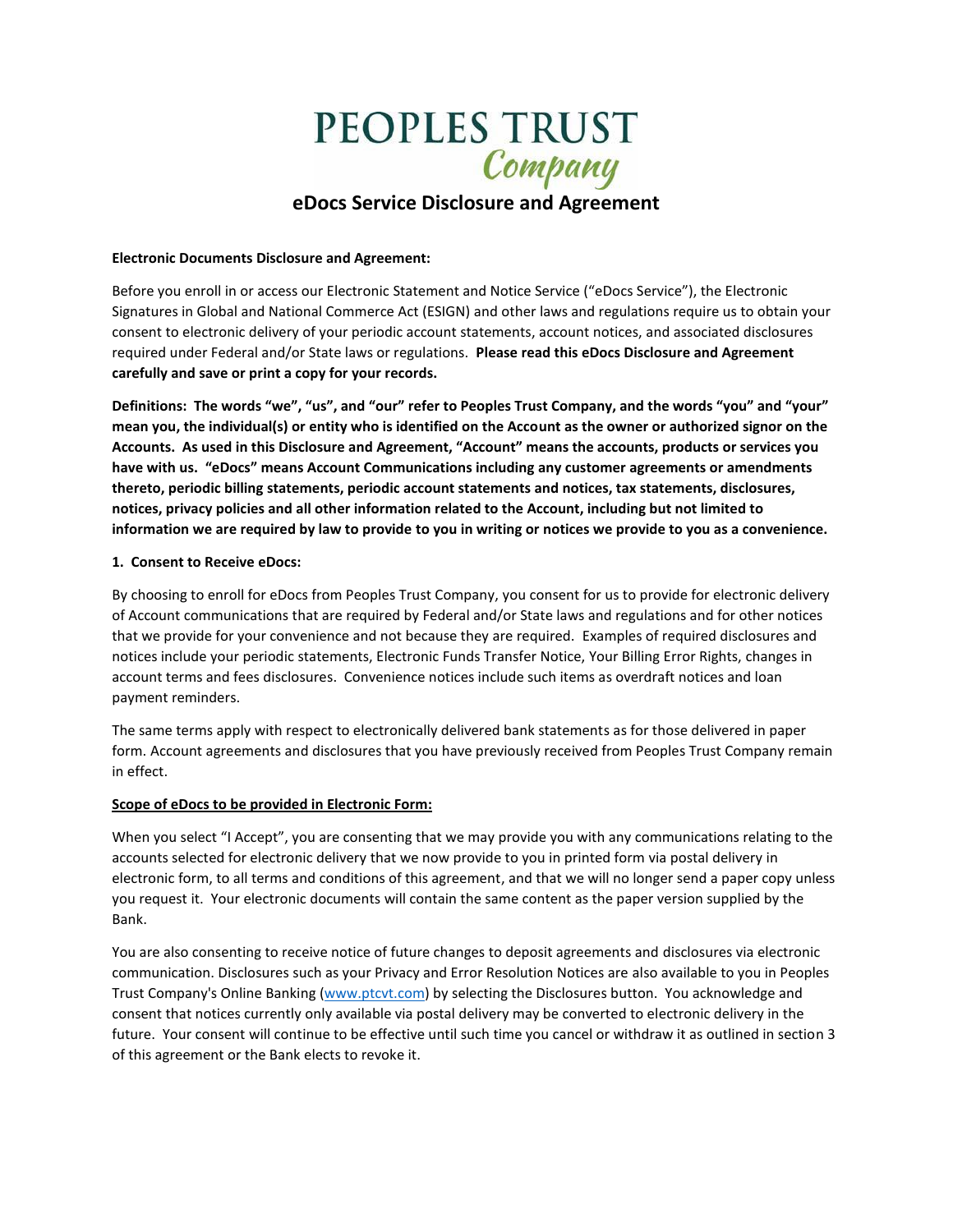Your consent to receive eDocs includes, but is not limited to:

- Periodic Checking Account Statements
- Periodic Savings Account Statements
- Checking and Savings Account Notices
- Certificate of Deposit Account Notices
- Loan Billing Statements and Notices
- Annual Tax Notices (will be provided in paper and electronic format)
- All legal and regulatory disclosures and communications
- Notices or disclosures about changes in the terms of your Account

# **2. Providing Communication to You in Electronic Form**

We will be sending, to your email address, a notice that an eDoc is available for viewing along with instructions on how to access your eDocs. You agree to maintain an active email address for electronic notification purposes. You must keep us informed of any changes to your email address. In the event that we are unable to deliver the email message notifying you that your eDoc is now available, we will take reasonable steps to validate the email address provided to Peoples Trust Company. However, your eDocs are available by logging into the eDoc portal even if notification was not received.

**How to update email Address:** To update your email address, log in to Peoples Trust Company Online Banking and update your email address from the Profile button.

#### **3. Withdrawing your Consent to receive eDocs:**

If you agree to receive account communications electronically, you have the right to withdraw your consent at any time, at no cost to you unless it is a feature of the applicable deposit account (for instance, a credit back on one of our checking or savings products). Withdrawing your consent to receive account communications electronically will result in Peoples Trust Company sending your required paper account communications to the mailing address the Bank has on file.

**How to Withdraw Consent:** To cancel your eDocs service: Contact us at 802-524-2196 or 800-479-2196 during regular business hours; or notify us in writing at Peoples Trust Company, Attn: Deposit Operations Department, PO Box 320, St. Albans, VT 05478.

Your withdrawal of consent will be effective within 30 business days after the Bank's receipt of your request.

# **4. Hardware and Software Requirements:**

In order to access Peoples Trust Company eDocs and to receive and retain your account communications electronically, your must have:

\* Access to an Internet Web browser which is SSL-Compliant and supports 128 bit encryption;

- \* Access to the Internet through an Internet or other service provider;
- \* A valid email account, email address and email software capable of receiving attachments up to 1 MB;

\* A personal computer or other access device with at least 64 MB RAM, an operating system and all necessary telephone lines, Internet or other connections and equipment capable of supporting the foregoing requirements necessary to access the Services, including any Internet-enabled wireless devices such as personal digital assistants and cellular telephones you may use to access the Services; and

\* Adobe Acrobat Reader software, version 6.00 or higher; sufficient electronic storage capacity on your computer's hard drive or other data storage unit, or a printer that is capable of printing from your Internet Web browser and email software.